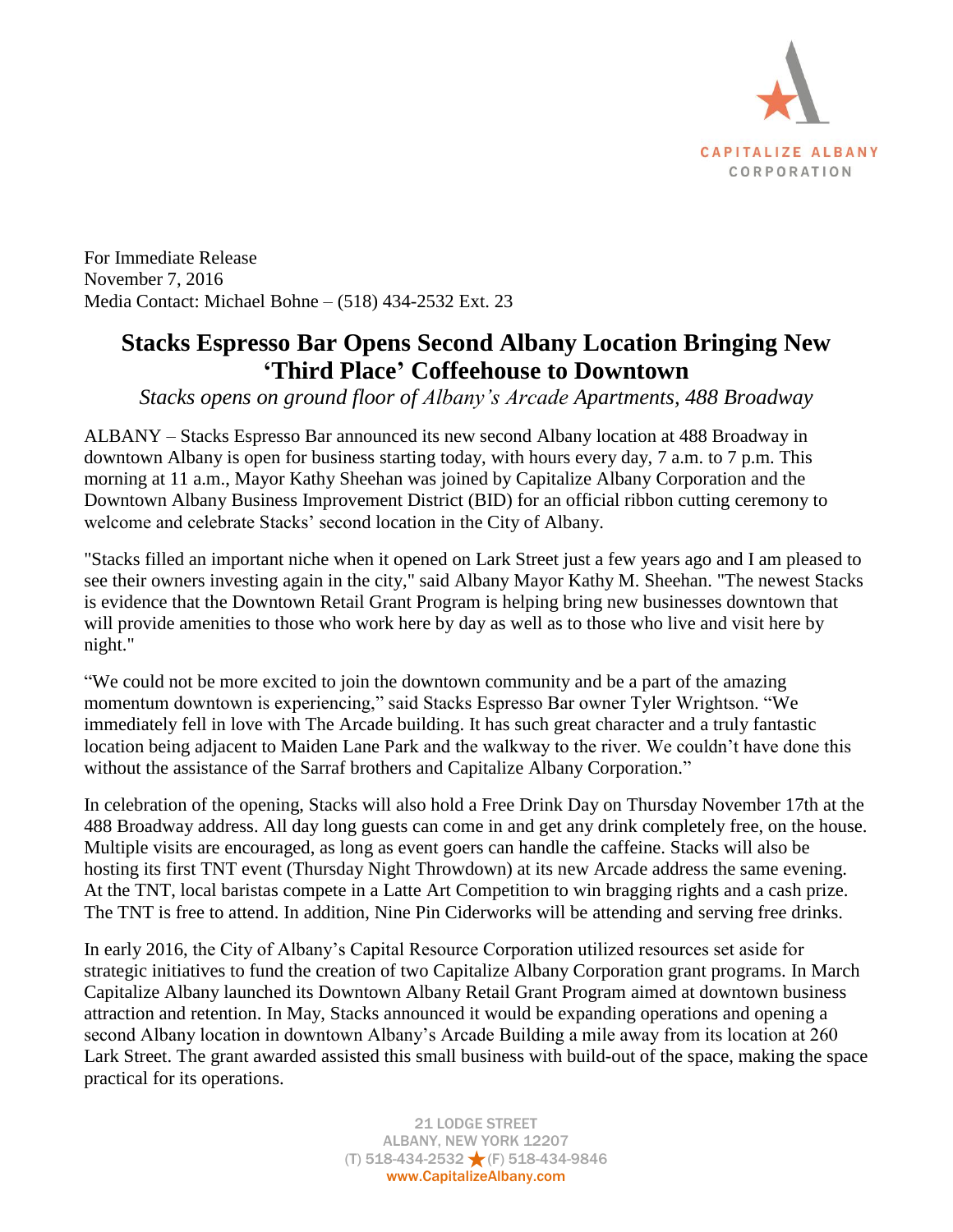

Fulfilling an important implementation goal of the Impact Downtown Albany strategic plan, attracting a new "third place" coffeehouse was identified as a priority by the plan's stakeholders, consultants and market research analysts. A third place is a community development term that describes a place which presents an environment stimulating daily activity or community and social gathering opportunities. It's a place people choose to spend their time at other than work or home.

"Regional chainlets like Stacks are a perfect fit for downtown's evolving retail market," said Capitalize Albany Corporation president Sarah Reginelli. "Because of its size, hours and unique features, Stacks will serve as a key amenity for those living, working and visiting downtown. Capitalize Albany and the Capital Resource Corporation look forward to working with other retailers and small businesses interested in opening a new storefront with the Downtown Retail Program."

The new 1,700 sq. ft. space features a half circle bar, which is unique to the Albany location. The new location also provides the opportunity for Stacks to implement more educational events and programming focused on coffee. Stacks specializes in highlighting different brewing methods, different coffee regions and beans. It's continuously bringing in unique coffees from diverse roasters. Customers can experience specifically chosen coffees in their most flavorful form while sitting at Stacks' Slow Bar which focuses on manual brewing methods such as the "pour over," considered by many aficionados to be the best way to brew an individual cup of coffee.

"Great things are brewing in Downtown, and Stacks is the latest example of businesses activating our retail spaces and tapping into Albany's newest neighborhood," said Downtown Albany BID executive director Georgette Steffens. "Engaging our residents in new ways is a critical step in retention, and the investment made here is a prime example of business owners like Tyler understanding the value of opening in Downtown and acting as a catalyst for further retail development."

Stacks' new location at 488 Broadway on the ground floor of downtown's Arcade Apartments places Stacks Espresso Bar in the heart of downtown's central business district and adjacent to Albany's evolving warehouse district. The Arcade Apartments, currently fully occupied, is the largest completed project of its kind in downtown Albany to date with 60 market-rate residential units on its upper floors and street level retail space. The \$10 million renovation of the 75,000 square foot, five-story building was led by Fairbank Properties. A project made possible through assistance provided by the City of Albany Industrial Development Agency.

"We are very excited to welcome Stacks Espresso Bar to the Arcade Building. We look forward to Stacks' success as it becomes an anchor destination for the building and the emerging Maiden Lane corridor," said David Sarraf of Fairbank Properties. "We are thrilled to be a part of this new chapter and their expansion."

The building is known as the Arcade Building because of an interior walkway that gives storefront retailers a second entrance. There are still opportunities in the building for additional retailers.

> 21 LODGE STREET ALBANY, NEW YORK 12207 (T) 518-434-2532 (F) 518-434-9846 www.CapitalizeAlbany.com

-30-